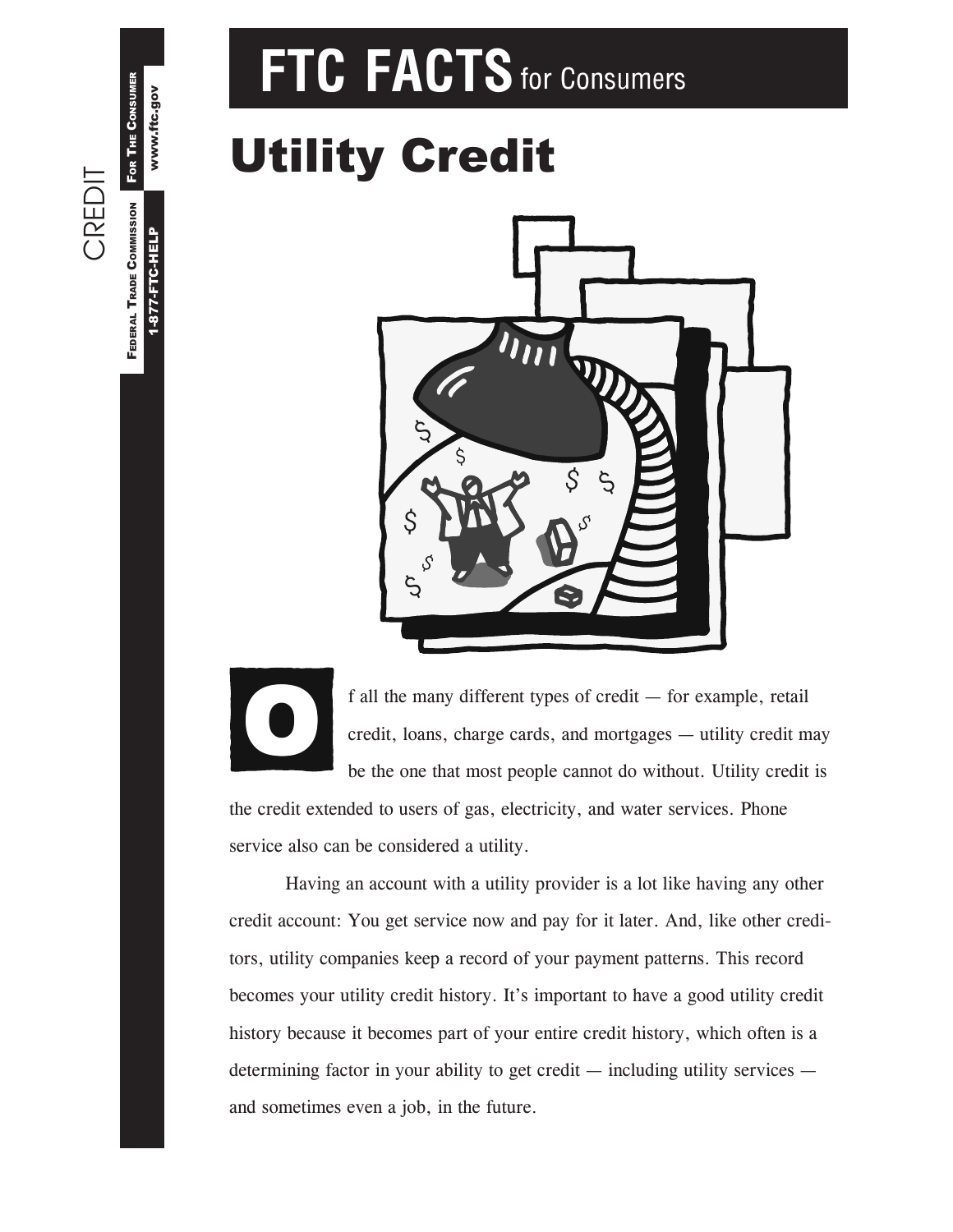### Facts for Consumers

To ensure fairness, federal law prohibits utility and other companies from engaging in discriminatory practices. Specifically, under the Equal Credit Opportunity Act (ECOA), these companies cannot discriminate against consumers on the basis of sex, marital status, race, national origin, religion, or age. They also cannot discriminate against people who receive public assistance.

Here's a look at how the law works when it comes to utility services:

#### **Deposits**

Utility companies frequently require new customers to make a deposit or get a letter of guarantee from a person who agrees to pay the bill if the customer does not. Under the law, requiring only some customers to pay a deposit or get a letter of guarantee is offering them credit on less favorable terms. If done on a discriminatory basis, it is illegal.

The utility company generally can require you to make a deposit or obtain a letter of guarantee if you are a new customer and all new customers are required to pay a deposit, or if you have a bad utility credit history.

The utility company cannot require you to pay a deposit because any previous utility services you received were under your spouse's name and not yours. If you can show that you had utility service in a spouse's name, the utility company must consider the utility credit history yours. If you share your spouse's utility credit history, it could be unlawful for the utility company to require you  $-$  but not your spouse  $-$  to pay a deposit.

#### **Determining Your Credit History**

What if your spouse had a bad utility credit history? Could that reflect on you? In some circumstances, it could.

If your spouse's credit history is bad, the utility company could consider that credit history yours and ask you to pay a deposit or get a letter of guarantee. However, the ECOA gives consumers the opportunity to prove that their spouse's bad credit history does not reflect their own unwillingness or inability to pay.

For example, if you were seeking utility services in your own name but your bad credit history reflects your former spouse's credit practices, not yours, the utility company would have to consider any evidence you provide that you were not part of your former spouse's bad credit practices. That might include information demonstrating that you did not live with the spouse when the account was overdue, that you never saw the bills, or that you paid the bills once you discovered they were overdue.

However, your spouse's utility credit history can be considered yours if your spouse lived with you or you benefited from using the account. If you live in a community property state, the utility company can consider any information about your spouse that it can consider about you when determining your credit history  $-$  even if you were not living together and did not share the account while it was open. To learn whether you live in a community property state, check with your state consumer protection agency.

If you cannot convince the utility company that the bad credit history is not yours, you may have to pay a deposit or get a letter of guarantee. Or, you may be asked to pay your spouse's old debts before your service is connected. In the latter case, the company's right to take such action is governed by state law, not the ECOA. Contact your city or county consumer protection office for more information.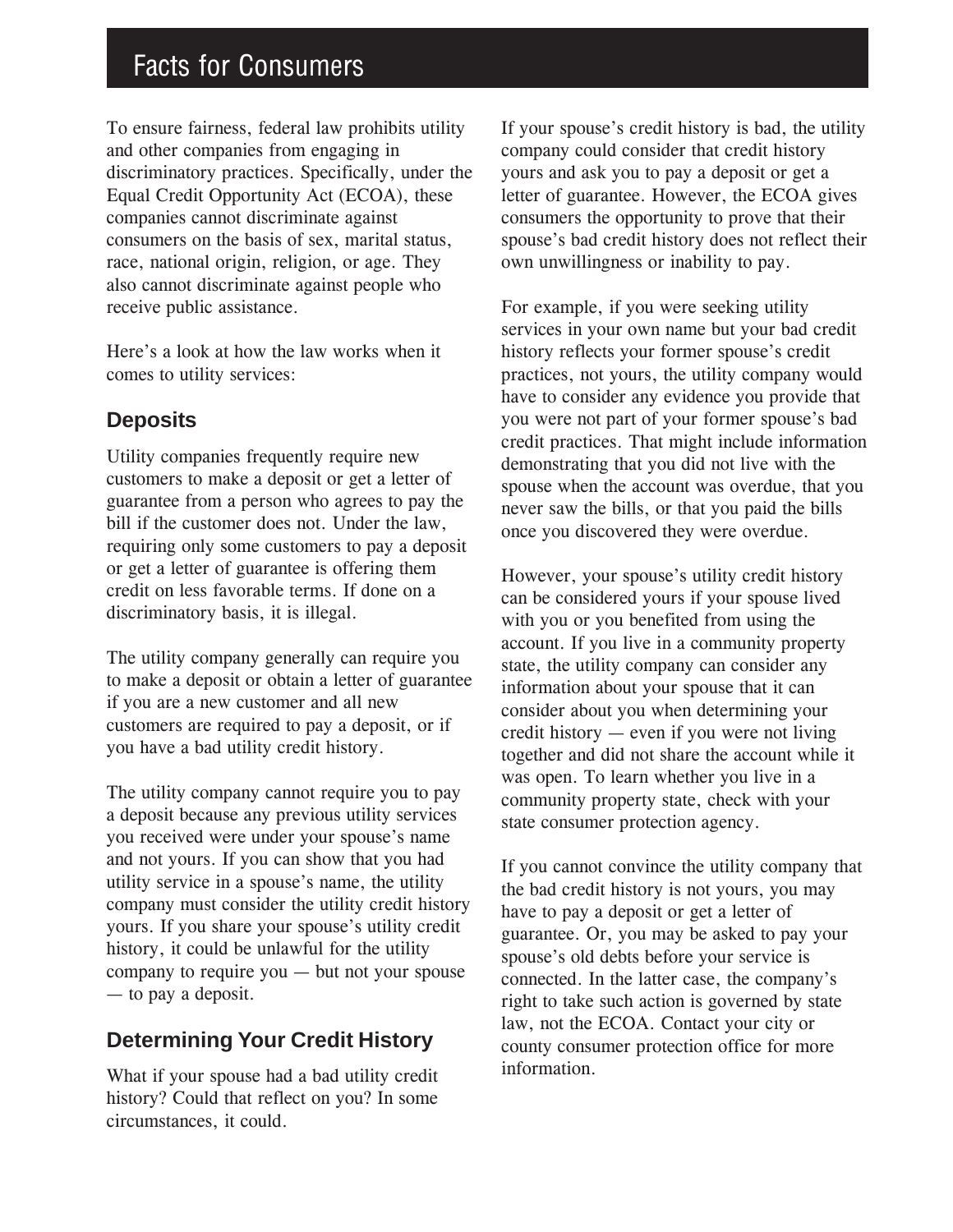#### **Get It In Writing**

If you are denied utility credit (or any credit) or offered less favorable credit terms than you applied for and you reject the offer, you have the right to know the reasons for the company's action. If your application is denied, or if you reject the company's offer of less favorable terms, the company must send you a notice stating either the specific reasons for the action or stating your right to get the reasons within 30 days (if you make your request within 60 days of the company's notice to you). Always put your request in writing.

Learning the reason may help you become more creditworthy, correct errors, or detect unlawful discrimination.

#### **For More Information**

The Federal Trade Commission (FTC) works for the consumer to prevent fraudulent, deceptive, and unfair business practices in the marketplace and to provide information to help consumers spot, stop, and avoid them. To file a complaint or to get free information on consumer issues, visit www.ftc.gov or call tollfree, 1-877-FTC-HELP (1-877-382-4357); TTY: 1-866-653-4261. The FTC enters Internet, telemarketing, identity theft, and other fraud-related complaints into Consumer Sentinel, a secure online database available to hundreds of civil and criminal law enforcement agencies in the U.S. and abroad.